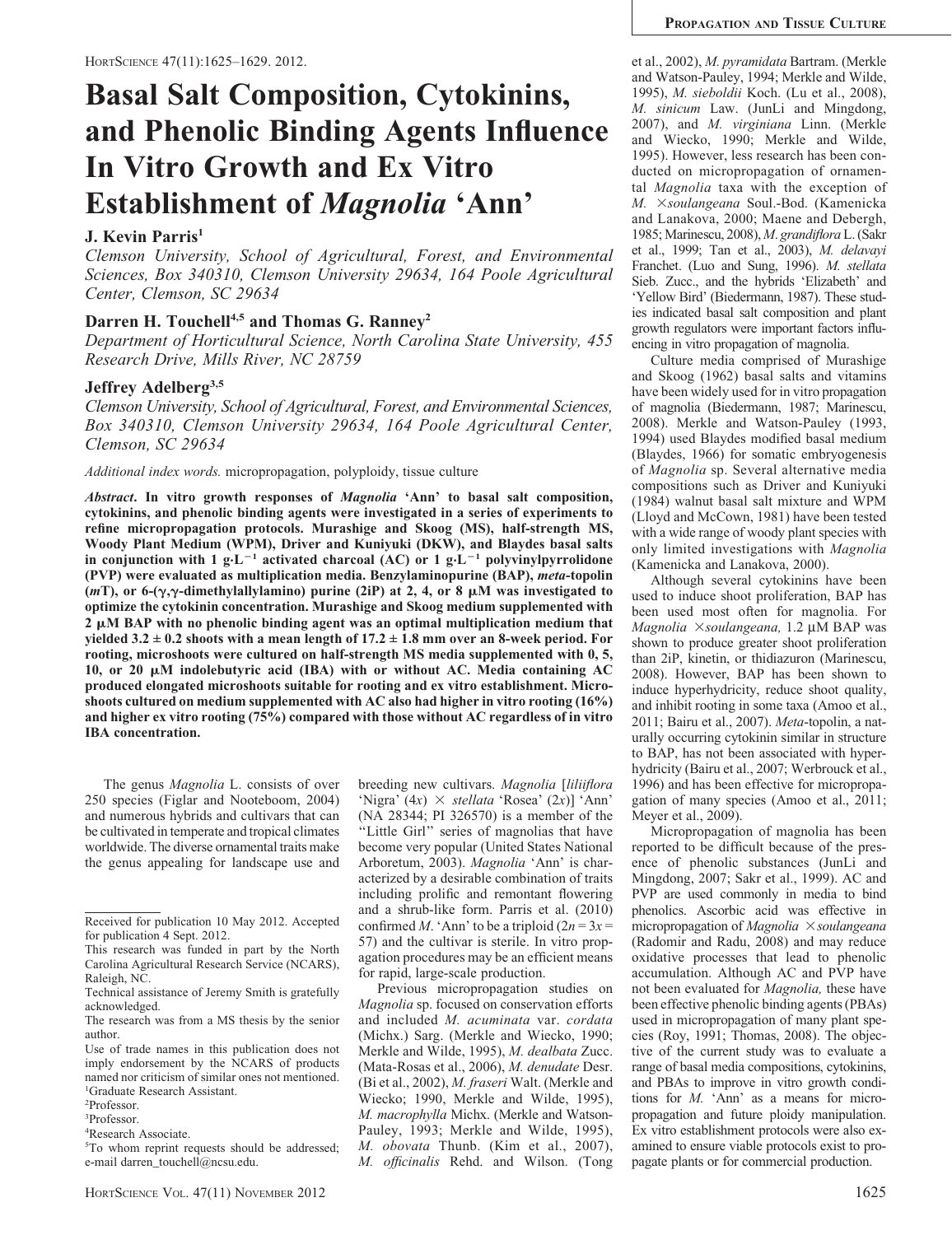Table 1. Growth responses of Magnolia 'Ann' to different in vitro culture media and phenolic binding agents after 8 weeks.

| Media                             | Phenolic binding agent | Shoot number <sup>2</sup> | Shoot length $(mm)^z$                                   | Root number $\mathbb{Z}$ | Fresh wt $(g)^z$  | Dry wt $(g)^z$      |
|-----------------------------------|------------------------|---------------------------|---------------------------------------------------------|--------------------------|-------------------|---------------------|
| $\overline{\text{MS}}$            | None                   | $3.2 \pm 0.2$ a           | $17.2 \pm 1.8$ c                                        | $0.2 \pm 0.07$ de        | $5.6 \pm 0.60$ b  | $0.56 \pm 0.04$ ab  |
|                                   | <b>PVP</b>             | $2.8 \pm 0.3$ ab          | $20.0 \pm 2.8$ bc                                       | $0.1 \pm 0.10$ de        | $4.8 \pm 0.45$ b  | $0.58 \pm 0.04$ ab  |
|                                   | AC                     | $1.1 \pm 0.1$ c           | $24.2 \pm 1.7$ ab                                       | $0.6 \pm 0.03$ bc        | $2.8 \pm 0.22$ cd | $0.42 \pm 0.03$ bcd |
| Half-strength                     | None                   | $2.8 \pm 0.2$ ab          | $24.4 \pm 2.6$ ab                                       | $0.3 \pm 0.14$ cde       | $8.1 \pm 1.21$ a  | $0.69 \pm 0.08$ a   |
| МS                                | <b>PVP</b>             | $2.6 \pm 0.2$ ab          | $19.9 \pm 1.1$ bc                                       | $0.1 \pm 0.04$ de        | $4.6 \pm 0.35$ bc | $0.53 \pm 0.04$ b   |
|                                   | AC                     | $1.1 \pm 0.1$ c           | $22.2 \pm 1.7$ b                                        | $0.3 \pm 0.08$ cde       | $2.1 \pm 0.24$ d  | $0.35 \pm 0.03$ cd  |
| <b>WPM</b>                        | None                   | $2.3 \pm 0.2$ ab          | $19.9 \pm 1.9$ bc                                       | $0.7 \pm 0.20$ b         | $2.4 \pm 0.38$ d  | $0.39 \pm 0.06$ bcd |
|                                   | <b>PVP</b>             | $2.6 \pm 0.3$ ab          | $16.5 \pm 1.6$ c                                        | $0.4 \pm 0.19$ bcd       | $1.9 \pm 0.57$ d  | $0.33 \pm 0.05$ d   |
|                                   | AC                     | $1.2 \pm 0.1$ c           | $22.4 \pm 1.3$ b                                        | $1.8 \pm 0.16$ a         | $2.4 \pm 0.16$ d  | $0.42 \pm 0.03$ bcd |
| <b>DKW</b>                        | None                   | $2.6 \pm 0.4$ ab          | $22.7 \pm 3.0$ b                                        | $0.1 \pm 0.04$ de        | $4.9 \pm 1.07$ b  | $0.50 \pm 0.04$ b   |
|                                   | <b>PVP</b>             | $2.9 \pm 0.4$ a           | $19.0 \pm 1.0$ bc                                       | $0.0 \pm 0.00 e$         | $4.2 \pm 0.79$ bc | $0.49 \pm 0.08$ bc  |
|                                   | AC                     | $1.1 \pm 0.1$ c           | $30.1 \pm 4.1 a$<br>$8.2 \pm 2.1d$<br>$13.6 \pm 3.2$ cd | $0.7 \pm 0.20$ bc        | $3.0 \pm 0.53$ c  | $0.29 \pm 0.04$ d   |
| <b>Blaydes</b>                    | None                   | $1.2 \pm 0.2$ c           |                                                         | $0.3 \pm 0.12$ cde       | $2.2 \pm 0.24$ d  | $0.62 \pm 0.09$ ab  |
|                                   | <b>PVP</b>             | $1.5 \pm 0.2$ c           |                                                         | $0.1 \pm 0.11$ de        | $2.2 \pm 0.44$ d  | $0.45 \pm 0.06$ bc  |
|                                   | AC                     | $0.9 \pm 0.1$ c           | $14.2 \pm 1.3$ cd                                       | $0.6 \pm 0.10$ bc        | $0.9 \pm 0.16$ d  | $0.47 \pm 0.04$ bc  |
| Analysis of variance <sup>y</sup> |                        |                           |                                                         |                          |                   |                     |
| Media                             |                        | **                        | $***$                                                   | $***$                    | **                | **                  |
| PBA                               |                        | $***$                     | $***$                                                   | $***$                    | $***$             | $***$               |
| Media $\times$ PBA                |                        | **                        | <b>NS</b>                                               | $***$                    | $***$             | $*$                 |

 $z$ Values represent means  $\pm$  sem. Mean separation within columns by Fisher's least significant difference at  $P < 0.05$ . The means represent six replications with five subsamples each.

 $y_{\text{NS}, *},$  \*\*Nonsignificant or significant at  $P = 0.05$  or 0.01, respectively.

MS = Murashige and Skoog basal salts and vitamins; WPM = woody plant medium basal salts and vitamins; DKW = Driver and Kuniyuki walnut basal salts and vitamins; Blaydes = Blaydes basal salts and vitamins; PBA = phenolic binding agent; PVP = polyvinylpyrrolidone; AC = activated charcoal).

#### Material and Methods

Plant material and culture conditions. Apical and axillary bud explants were used to initiate cultures. Actively growing shoots were collected from two-year-old fieldgrown plants and rinsed under tap water for 4 h. Explants were surface-sterilized in a 20% (v/v) Ultra Clorox (6.15% NaOCl) solution containing two to three drops of Tween 20 and periodically agitated for 17 min before three rinses in sterile distilled water for 5 min each. Explants were cultured on multiplication medium consisting of MS basal salts and vitamins supplemented with  $2 \mu M$ BAP, 0.1 g·L<sup>-1</sup> myo-inositol, 0.1 g·L<sup>-1</sup> 2-(N-morpholino) ethanesulfonic acid (MES) monohydrate, and 30 g·L–1 sucrose. Media were adjusted to a pH of  $5.75 \pm 0.03$  and solidified with 0.8% agar (Phytotech Laboratories). Media (25 mL) was dispensed to 180-mL glass jars. Proliferated shoots were used as stock cultures for all experiments and were maintained by transferring to fresh multiplication medium every 4 to 6 weeks and incubated under  $23 \pm 2$  °C and a 16-h photoperiod of 70  $\mu$ mol·m<sup>-2</sup>·s<sup>-1</sup> (400 to 700 nm) provided by cool-white fluorescent lamps.

Expt. 1: Media composition and phenolic binding agents. Effect of basal salt compositions and vitamins (MS, half-strength MS, WPM, Blaydes, and DKW) in factorial combination with PBAs (control, 1  $g \text{·L}^{-1}$  AC, or 1 g·L–1 PVP) was examined. All media were supplemented with 30 g·L<sup>-1</sup> sucrose, 2  $\mu$ M BAP, 0.1 g·L<sup>-1</sup> myo-inositol, 0.1 g·L<sup>-1</sup> MES monohydrate, and solidified with 0.8% agar. Twenty-five milliliters of media were dispensed to 180-mL glass jars. Five microshoots,  $\approx$ 15 to 20 mm long, were placed in each jar and incubated under culture conditions described previously. Each treatment consisted of six replicates (jars) containing five microshoots (subsamples) each for a total of 30 microshoots per treatment. All treatments



were arranged in a completely randomized design. After 8 weeks, individual microshoots were scored for shoot number, shoot length (longest shoot), and root number. Fresh and dry weights were determined for the combined five shoots for each replicate. To determine dry weights, material was dried at 80  $^{\circ}$ C for 4 d.

Expt. 2: Cytokinin concentration and activated charcoal. To investigate the interaction between cytokinins and AC, the effect of BAP,  $mT$ , or 2iP at 2, 4, or 8  $\mu$ M with or without 1  $g \cdot L^{-1}$  AC was evaluated in a completely randomized design with a factorial arrangement of treatments. The basal media consisted of MS basal salts and vitamins, 30 g·L<sup>-1</sup> sucrose, 0.1 g·L<sup>-1</sup> myo-inositol,  $0.1$  g $\cdot$ L<sup>-1</sup> MES monohydrate, and solidified with 0.8% agar. The experiment consisted of six replicates ( jars) per treatment containing five microshoots (subsamples) per replicate arranged in a completely randomized design under culture conditions (as described previously). After 8 weeks, individual microshoots were scored for shoot number, shoot

length (longest shoot), and root number. Fresh and dry weights were determined for the combined five shoots for each replicate. To determine dry weights, material was dried at  $80 °C$  for 4 d.

Data for both studies were subjected to analysis of variance (ANOVA) procedures (Proc GLM, SAS Version 9.1; SAS Institute, Inc., 2002). Means were separated by Fisher's least significant difference at  $P < 0.05$ .

Expt. 3: Root initiation and acclimatization. Effects of IBAP concentration in combination with AC on rooting was investigated. Unrooted microshoots,  $\approx$ 15 to 20 mm long, were cultured on media consisting of halfstrength MS basal salts and vitamins,  $30 g \cdot L^{-1}$ sucrose,  $0.1$  g·L<sup>-1</sup> myo-inositol,  $0.1$  g·L<sup>-1</sup> MES monohydrate, IBA at  $0, 5, 10$ , or  $20 \mu M$ , AC  $(0)$ or 1 g $\cdot$ L<sup>-1</sup>), and solidified with 0.8% agar. The experiment consisted of six replicates ( jars) per treatment containing five microshoots (subsamples) per replicate arranged in a completely randomized design. After 6 weeks, microshoots were evaluated for number of roots and root length (longest root). Microshoots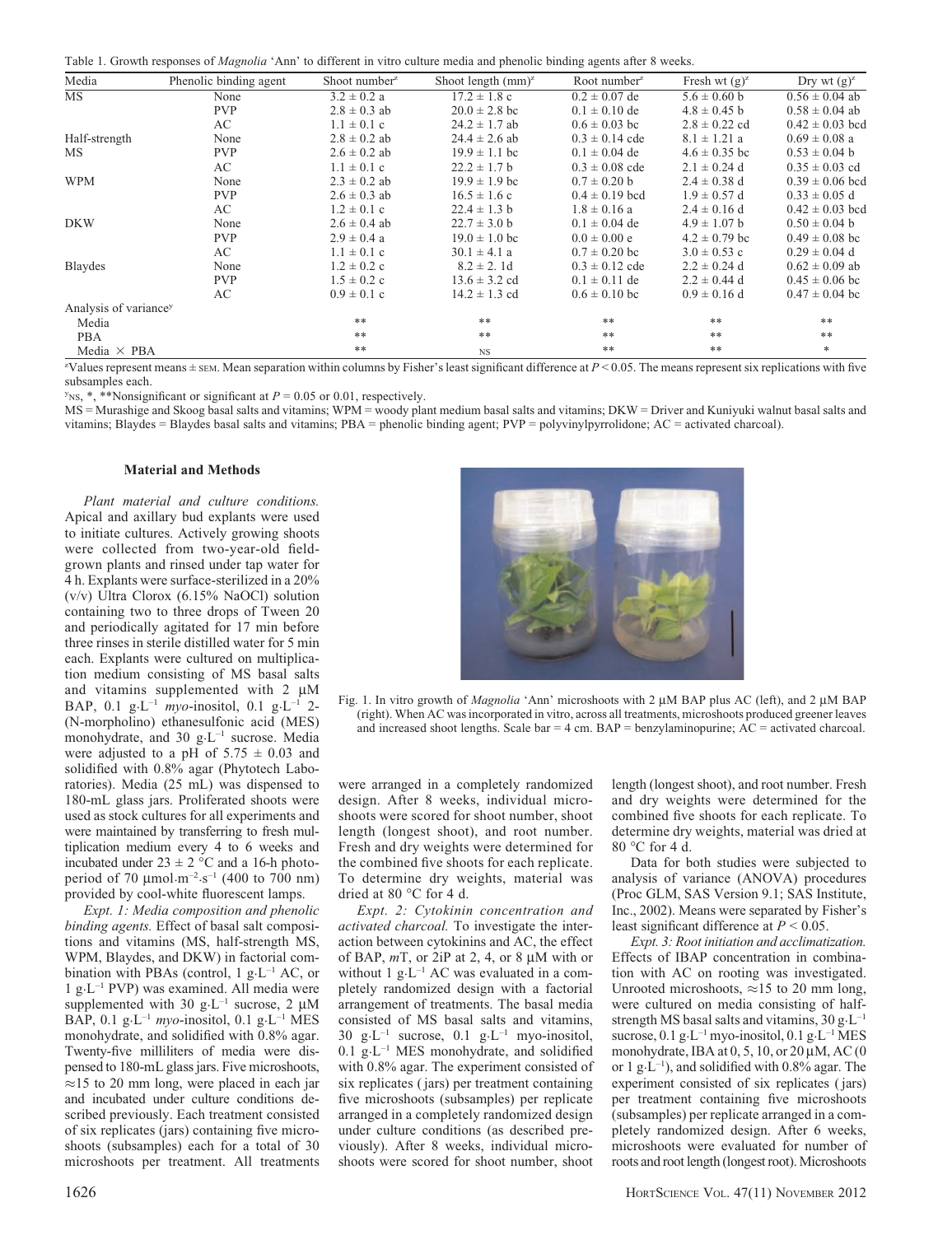|  | Table 2. Growth responses of Magnolia 'Ann' to different concentrations of cytokinins and phenolic binding agents in vitro after 8 weeks. |  |
|--|-------------------------------------------------------------------------------------------------------------------------------------------|--|
|--|-------------------------------------------------------------------------------------------------------------------------------------------|--|

| Cytokinin $(\mu M)$                   | Phenolic binding agent | Shoot number <sup>2</sup> | Shoot length $(mm)^z$ | Root number <sup><math>z</math></sup> | Fresh wt $(g)^z$    | Dry wt $(g)^z$     |
|---------------------------------------|------------------------|---------------------------|-----------------------|---------------------------------------|---------------------|--------------------|
| BAP <sub>2</sub>                      | None                   | $2.32 \pm 0.3$ a          | $17.9 \pm 1.5$ abcdef | 0.00 d                                | $1.64 \pm 0.6$ abc  | $0.23 \pm 0.03$ a  |
|                                       | AC                     | $1.00 \pm 0.0 d$          | $18.1 \pm 0.8$ abcdef | $1.33 \pm 0.4$ a                      | $1.43 \pm 0.1$ cd   | $0.18 \pm 0.01$ ab |
| $\overline{4}$                        | None                   | $2.63 \pm 0.2$ a          | $19.5 \pm 0.5$ abc    | 0.00 <sub>d</sub>                     | $1.97 \pm 0.2$ ab   | $0.20 \pm 0.02$ a  |
|                                       | AC                     | $1.06 \pm 0.04$ cd        | $17.7 \pm 0.9$ bcdef  | $0.80 \pm 0.2$ ab                     | $1.56 \pm 0.3$ bcd  | $0.17 \pm 0.02$ b  |
| 8                                     | None                   | $2.30 \pm 0.1 a$          | $20.9 \pm 1.0$ ab     | 0.00 d                                | $2.04 \pm 0.1$ a    | $0.19 \pm 0.02$ a  |
|                                       | Ac                     | $1.14 \pm 0.1$ cd         | $18.3 \pm 1.2$ abcde  | $0.8 \pm 0.3$ a                       | $1.16 \pm 0.1$ de   | $0.14 \pm 0.01$ bc |
| mT <sub>2</sub>                       | None                   | $1.40 \pm 0.1$ c          | $14.1 \pm 1.0$ g      | 0.00 <sub>d</sub>                     | $0.9 \pm 0.2$ e     | $0.11 \pm 0.01c$   |
|                                       | AC                     | $1.20 \pm 0.1$ cd         | $19.7 \pm 1.5$ abc    | $0.67 \pm 0.3$ bc                     | $1.61 \pm 0.2$ bcd  | $0.20 \pm 0.02$ a  |
| $\overline{4}$                        | None                   | $1.37 \pm 0.1$ c          | $15.7 \pm 1.1D$ efg   | 0.00 d                                | $1.25 \pm 0.1$ bcde | $0.16 \pm 0.03$ bc |
|                                       | AC                     | $1.10 \pm 0.04$ cd        | $16.4 \pm 1.40$ defg  | $0.17 \pm 0.2$ cd                     | $0.93 \pm 0.3$ e    | $0.13 \pm 0.01$ bc |
| 8                                     | None                   | $1.81 \pm 0.3$ b          | $14.7 \pm 0.7$ fg     | 0.00 d                                | $1.43 \pm 0.1$ cd   | $0.14 \pm 0.03$ bc |
|                                       | AC                     | $1.10 \pm 0.1$ cd         | $15.1 \pm 0.2$ efg    | 0.00 <sub>d</sub>                     | $0.86 \pm 0.1$ e    | $0.13 \pm 0.01$ bc |
| 2iP <sub>2</sub>                      | None                   | $1.10 \pm 0.04$ cd        | $19.7 \pm 1.3$ abc    | 0.00 <sub>d</sub>                     | $1.27 \pm 0.2$ cde  | $0.21 \pm 0.04$ a  |
|                                       | AC                     | $1.10 \pm 0.06$ cd        | $17.5 \pm 1.8$ cdef   | $1.17 \pm 0.3$ abc                    | $1.54 \pm 0.1$ cd   | $0.18 \pm 0.02$ ab |
| $\overline{4}$                        | None                   | $1.06 \pm 0.06$ cd        | $15.7 \pm 1.8$ defg   | $0.17 \pm 0.2$ cd                     | $0.87 \pm 0.1$ e    | $0.13 \pm 0.01$ bc |
|                                       | AC                     | $1.20 \pm 0.1$ cd         | $18.9 \pm 0.7$ abcd   | $0.83 \pm 0.2$ ab                     | $1.73 \pm 0.1$ abc  | $0.22 \pm 0.02$ a  |
| 8                                     | None                   | $1.10 \pm 0.04$ cd        | $21.0 \pm 0.8$ a      | $0.67 \pm 0.3$ b                      | $1.72 \pm 0.1$ abc  | $0.13 \pm 0.02$ bc |
|                                       | AC                     | $1.06 \pm 0.06$ cd        | $18.2 \pm 1.5$ abcdef | $0.17 \pm 0.2$ cd                     | $0.9 \pm 0.0 e$     | $0.23 \pm 0.02$ a  |
| Analysis of variance <sup>y</sup>     |                        |                           |                       |                                       |                     |                    |
| Cytokinin                             |                        | $***$                     | $***$                 | **                                    | $***$               | $***$              |
| Concn.                                |                        | <b>NS</b>                 | $_{\rm NS}$           | <b>NS</b>                             | <b>NS</b>           | <b>NS</b>          |
| AC                                    |                        | $**$                      | <b>NS</b>             | $***$                                 | <b>NS</b>           | <b>NS</b>          |
| Cytokinin $\times$ concn.             |                        | $_{\rm NS}$               | $_{\rm NS}$           | <b>NS</b>                             | <b>NS</b>           | $_{\rm NS}$        |
| Cytokinin $\times$ AC                 |                        | $***$                     | $\ast$                | $***$                                 | **                  | $***$              |
| Concn. $\times$ AC                    |                        | <b>NS</b>                 | $_{\rm NS}$           | $***$                                 | **                  | $_{\rm NS}$        |
| Cytokinin $\times$ concn. $\times$ AC |                        | <b>NS</b>                 | $_{\rm NS}$           | <b>NS</b>                             | $***$               | $***$              |

<sup>2</sup>Values represent means  $\pm$  sEM. Mean separation within columns by Fisher's least significant difference at  $P < 0.05$ . The means represent six replications with five subsamples each.

 $y_{\text{NS},*}$ , \*\*Nonsignificant or significant at  $P = 0.05$  and 0.01, respectively.

 $BAP = 6$ -benzylaminopurine;  $mT = meta$ -topolin;  $2iP = 6-(\gamma, \gamma$ -dimethylallylamino) purine; AC = activated charcoal at 1 g·L<sup>-1</sup>.

then were rinsed carefully with water to reduce transfer of sucrose to the soilless media. Microshoots were inserted with one leafless node placed below the surface of the media (2 peat:1 vermiculite, v:v) in 50-cell trays in a randomized block design and placed under intermittent mist (10-s duration at 10-min intervals). Data were collected on number of microshoots rooted, roots per plant, lateral root number, root length (longest root), and number of new leaves at 6 weeks ex vitro. Data were subjected to ANOVA procedures and regression analysis (Proc GLM, SAS Version 9.1; SAS Institute, Inc., 2002).

### Results and Discussion

Expt. 1: Media composition and phenolic binding agents. Media composition, PBA, and their interactions had significant effects on shoot number, root number, fresh weight (FW), and dry weight (DW)  $(P < 0.01)$ . Shoot length was affected by media composition and PBA main effects ( $P < 0.01$ ) but not by their PBA interactions (Table 1).

Shoot proliferation was observed on MS, half-strength MS, WPM, and DKW with PVP or without PBA (2.6 to 3.2 shoots per microcutting). In contrast, use of AC as a PBA with these four media reduced shoot formation (1.1 to 1.2 shoots per microcutting). Microshoots cultured on Blaydes medium showed reduced shoot proliferation regardless of PBA. Similar interactions between PBA and media compositions influenced FW and DW. Fresh weights on half-strength MS, MS, and DKW without PBAs were relatively high (8.1, 5.6, and 4.9 g, respectively) but declined when AC was added to the medium (2.1, 2.8, and 3.0 g,



Fig. 2. Rooting and growth of *Magnolia* 'Ann' microshoots 6 weeks after treatment in vitro with 5 µM IBA (A) and 5  $\mu$ M IBA plus AC (B). When AC was incorporated in vitro, across all treatments, roots were more frequent, more lateral roots were present, and more leaves were produced ex vitro. Scale bar = 4 cm. IBA = indolebutyric acid; AC = activated charcoal.

respectively). Lowest FW was observed on WPM and Blaydes medium regardless of PBAs. Dry weights of microshoots showed a similar response to FW. Media composition and PBA also significantly impacted shoot

length. Mean shoot lengths increased on all media compositions supplemented with AC, except for half-strength MS, with the longest (30 ± 4.1 mm) on DKW. Shoot length remained low on Blaydes media regardless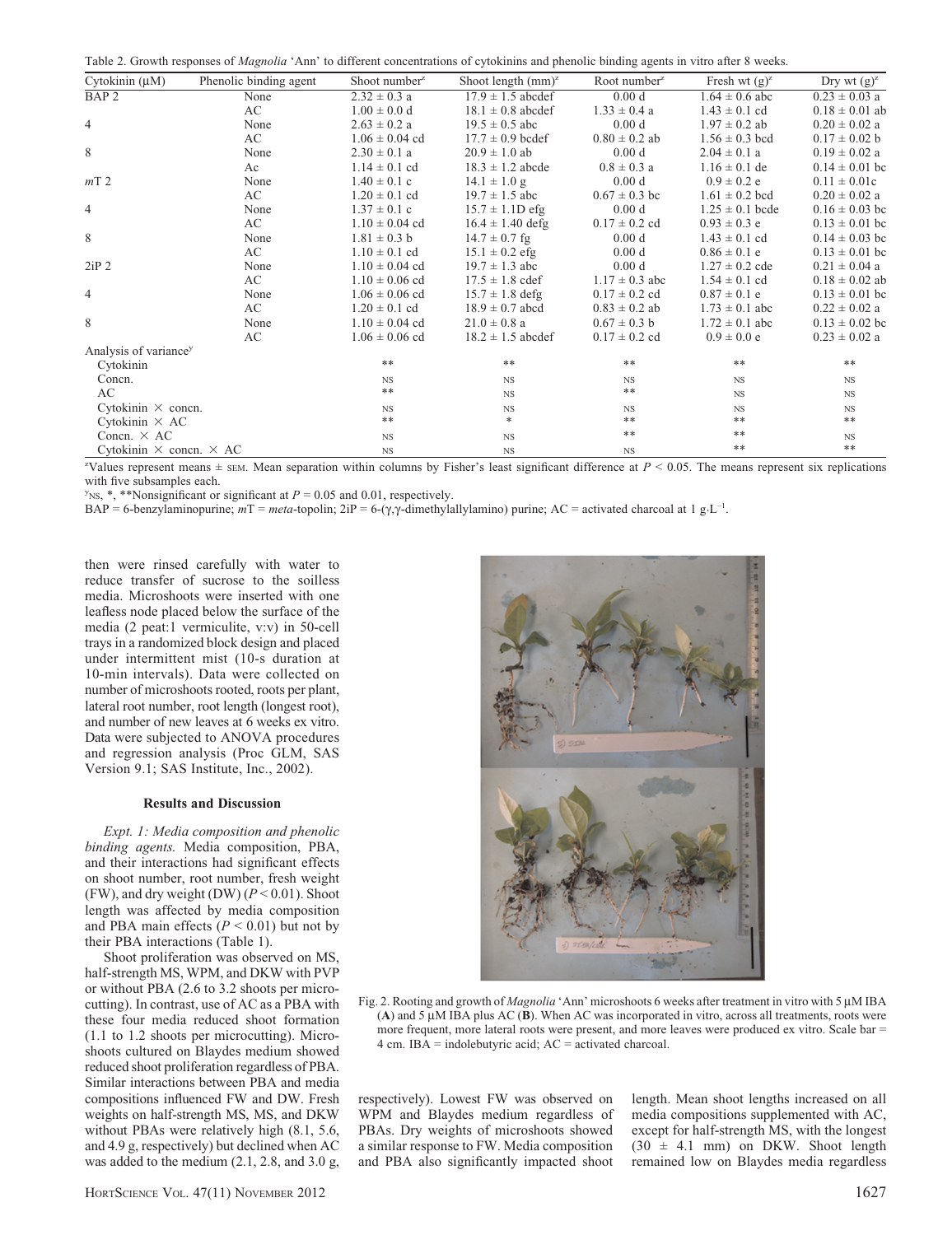| Table 3. In vitro and ex vitro rooting responses of <i>Magnolia</i> 'Ann' to exposure to activated charcoal (AC). <sup>y</sup> |  |  |
|--------------------------------------------------------------------------------------------------------------------------------|--|--|
|--------------------------------------------------------------------------------------------------------------------------------|--|--|

| AC                 | In vitro                  | In vitro              | In vitro root   | Ex vitro                  | Ex vitro                 | Ex vitro root                                                    | Ex vitro lateral         | Ex vitro                                |
|--------------------|---------------------------|-----------------------|-----------------|---------------------------|--------------------------|------------------------------------------------------------------|--------------------------|-----------------------------------------|
| $(g \cdot L^{-1})$ | rooting $(\frac{6}{6})^z$ | root number $\bar{z}$ | length $(mm)^z$ | rooting $(\frac{6}{6})^z$ | root number <sup>2</sup> | length $(mm)^2$                                                  | root number <sup>2</sup> | $leaf$ number <sup><math>z</math></sup> |
|                    | $2.5 \pm 0.4$ a           | $0.5 \pm 0.1 a$       | $0.4 \pm 0.4 a$ | $49 \pm 4.6$ a            | $0.95 \pm 0.1 a$         | $15.4 \pm 1.8$ a                                                 | $0.8 \pm 0.3$ a          | $1.2 \pm 0.1 a$                         |
|                    | $16.5 \pm 0.8$ b          | $4.4 \pm 1.0$ b       | $4.5 \pm 0.8$ b | $74 \pm 4.7$ b            | $.73 \pm 0.1$ b          | $44.8 \pm 2.0$ b                                                 | $6.4 \pm 0.7$ b          | $2.0 \pm 0.1$ b                         |
| $\sim$ T T 1       |                           |                       |                 |                           |                          | $\cdot$ $\sim$ $\cdot$ $\sim$ $\sim$ $\sim$ $\sim$ $\sim$ $\sim$ |                          |                                         |

 $z$ Values represent means  $\pm$  sem. Mean separation within columns by Fisher's least significant difference at  $P < 0.05$ . The means are the combined indolebutyric acid concentrations within each activated charcoal treatment and represent 24 replications with five subsamples each.

y Data were collected after 6 weeks of in vitro culture and microshoots (unrooted and rooted) were transferred to ex vitro. Ex vitro data were collected after an additional 6 weeks.

of the addition of PBA. While unintended, root formation was observed across all media compositions. Generally, there was an increase in root number with the addition of AC to the medium. Highest root formation (1.8  $\pm$ 0.16) was observed on WPM supplemented with AC.

Activated charcoal is regularly added to media to adsorb inhibitory phenolics and oxidative exudates and to improve overall plant growth. However, in addition to adsorbing deleterious substances, AC may also adsorb plant growth regulators, vitamins, and nutrient ions as well as altering pH essential for plant growth and development (Thomas, 2008). Although microshoots of M. 'Ann' grown on media containing AC produced greener leaves and increased in shoot length, indicating binding of deleterious substances may improve plant growth, they also had reduced shoot proliferation and root initiation (Fig. 1). Similarly, black wattle (Acacia mearnsii De Wild.) microshoots cultured on media containing AC had reduced chlorosis, increased shoot elongation, and spontaneous rooting (Quoirin et al., 2001). Kang et al. (2009) attributed improved in vitro growth of Populus trichocarpa Torr. & Gray. to increased chlorophyll content in microshoots cultured on media containing AC. Reduced shoot formation and increased shoot elongation were observed for microshoots of cashew (Anacardium occidentale L.) cultured on media containing AC (Boggetti et al., 1999). Ebert et al. (1993) reported that in media containing 0.25% AC, less than 2% of BAP was available after 3 d. The strong adsorptive capacity of AC toward cytokinins, including BAP, is likely to have a significant impact on shoot proliferation (Ebert et al., 1993; Thomas, 2008).

Expt. 2: Cytokinin concentration and activated charcoal. There was a significant interaction between cytokinin and AC that influenced shoot number, shoot length, FW, and DW, whereas a complex interaction among cytokinin, cytokinin concentration, and AC affected fresh and dry weights (Table 2). In general, shoot number was highest on media containing BAP without AC. Microshoots cultured on media containing AC generally had reduced shoot numbers (Table 2). There were complex interactions between cytokinin and AC that influenced shoot length; however, in general, shoot lengths were reduced on media containing  $mT$ . Similar to the first study, addition of AC to the media promoted root formation. Fresh weight was generally higher on media containing BAP, whereas AC tended to reduce fresh and dry weight in all media except those containing 2iP (Table 2).

Shoot number of M. 'Ann' was greater on BAP (2.48, mean for all concentrations) compared with either  $mT$  (1.41) or 2iP (1.08). Marinescu (2008) reported higher proliferation rates using 2.5 µM BAP compared with 2iP, kinetin, or thidiazuron for  $M. \times \text{soulangeana}$ . For M. liliiflora (a parent of  $M$ . 'Ann'), 2.22  $\mu$ M BAP produced proliferation rates and shoot lengths similar to our study on M. 'Ann' (Kamenicka et al., 2001). Similarly, in our first experiment, BAP produced proliferation rates of 3.2. The slightly higher rate we observed in the first experiment may be related to the age and condition of the stock cultures. These studies indicated BAP may be a suitable cytokinin for in vitro multiplication of Magnolia.

In the current study we report the investigation of  $mT$  for in vitro propagation Magnolia sp. Meta-topolin has been reported to produce longer, greener, and less hyperhydrated shoots and may be an alternative cytokinin to BAP (Amoo et al., 2011; Werbrouck et al., 1996). Although microshoots of M. 'Ann' cultured on mT had reduced moisture content, suggesting reduced hyperhydricity, they also produced a decreased number of shoots with reduced length.

Expt. 3: In vitro and ex vitro rooting and establishment. In vitro root formation was observed within 4 weeks of culture. Activated charcoal increased rooting percentage, number of roots per shoot, and shoot length after 6 weeks of in vitro culture ( $P < 0.05$ ) (Fig. 2). Because the concentration of IBA and the IBA  $\times$  AC interaction were not significant, results are presented for the effect of AC only (Table 3). Although AC improved in vitro rooting, only 16% of AC treated microshoots formed roots (Table 3).

Microshoots (rooted and unrooted) cultured on in vitro rooting media were transferred ex vitro. After 6 weeks ex vitro, root formation was observed for all treatments. In vitro AC treatment significantly increased rooting percentage, number of roots per plant, secondary root formation, and root length ex vitro ( $P < 0.05$ ) (Table 3). Similar to in vitro rooting, IBA concentration and the IBA  $\times$ AC interaction were not significant and data are presented for the effect of AC only (Table 3). Plantlets from AC treatments also had more new leaves (Table 3).

Promotion of root development through in vitro AC treatments alone or in combination with auxin has been observed for numerous genera (Thomas, 2008). For example, stone pine (Pinus pinaster Aiton.) rooting increased from 21% to 78% with the addition of 20  $g \text{·L}^{-1}$ AC (Dumas and Monteuuis, 1995). For sugar

apple (Annona squamosa L.), rooting was observed when microshoots were cultured for 2 weeks in media containing  $10 \text{ g} \cdot \text{L}^{-1} \text{ AC}$  before treating with auxin (Lemos and Blake, 1996). These studies suggested AC could promote rooting by adsorbing rooting inhibitors (Dumas and Monteuuis, 1995; Thomas, 2008). Activated charcoal also could provide a darkened environment at the shoot base simulating soil conditions and allowing for accumulation of photosensitive auxins (Dumas and Monteuuis, 1995; Thomas 2008). The present investigation on M. 'Ann' microshoots cultured on AC had increased root formation, greener shoots (data not shown), and improved growth when transferred ex vitro (Table 3). Kang et al. (2009) suggested that increased chlorophyll in microshoots cultured on media containing AC may increase overall fitness of micropropagated plants. Early root formation may also allow plants to sequester nutrients and improve ex vitro establishment (Kang et al., 2009).

For the present study on M. 'Ann', IBA (0 to  $20 \mu M$ ) did not influence rooting. In comparison, Kamenicka and Lanakova (2000) found a linear increase in root formation with an increase in IBA up to  $20 \mu M$  for  $M.$   $\times$  soulangeana. In contrast, for M. sirindhorniae, IBA concentrations of  $60 \mu M$ were most effective for promoting in vitro root formation (Chaidaroon et al., 2004). Therefore, future rooting studies on M. 'Ann' may need to investigate using higher concentrations of IBA.

This study describes development of a successful micropropagation protocol for M. 'Ann'. These procedures allow for rapid multiplication and successful ex vitro establishment. Further refinement of protocols should address optimal timing and duration of exposure to AC and increased IBA concentration to further enhance rooting and to test the applicability of these protocols to diverse Magnolia taxa. These protocols also provide a platform for future experiments focused on the development of allopolyploids to restore fertility by chromosome doubling.

#### Literature Cited

- Amoo, S.O., J.F. Finnie, and J. Van Staden. 2011. The role of *meta*-topolins in alleviating micropropagation problems. Plant Growth Regulat. 63:197–206.
- Bairu, M.W., W.A. Stirk, K. Dolezal, and J.V. Staden. 2007. Optimizing the micropropagation protocol for the endangered Aloe polyphylla: Can meta-topolin and its derivatives serve as replacement for benzyladenine and zeatin? Plant Cell Tissue Organ Cult. 90:15–23.